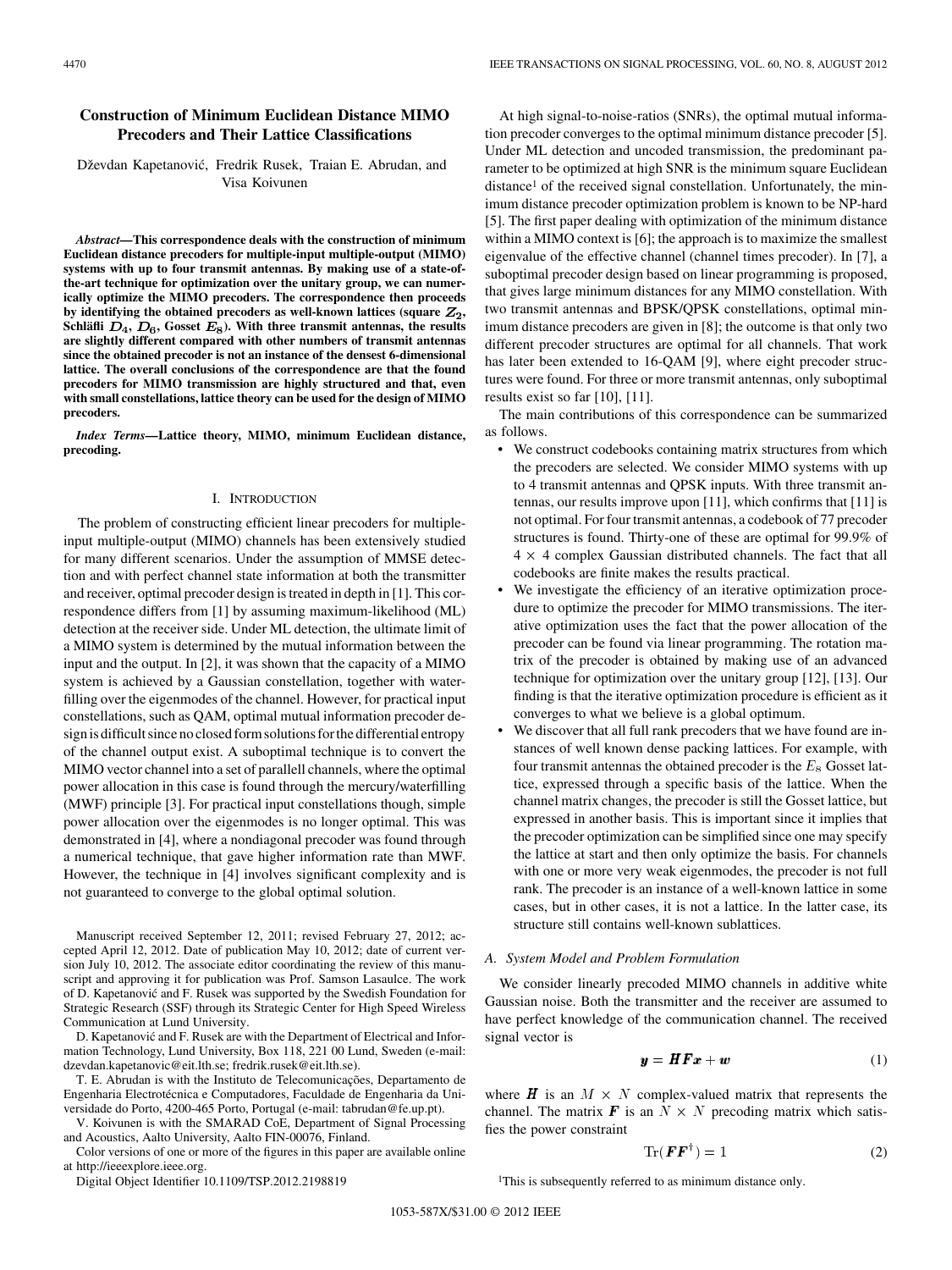where "Tr" denotes the trace operation and "<sup>+</sup>" means Hermitian transpose. In this correspondence, we only consider  $2 \le N \le 4$ . The case  $N = 1$  is trivial since it implies that  $\boldsymbol{F}$  is a scalar that equals unity. The data vector  $x$  comprises  $N$  independent unit energy QPSK symbols unless stated otherwise. The noise vector  $w$  comprises independent zero-mean circulary symmetric complex Gaussian noise samples, each one with the variance  $N_0$ .

Let  $||x|| = \sqrt{x^{\dagger} x}$  denote the 2-norm of a column vector. Under ML detection and at high SNR, the error probability is approximately given by  $P_e \approx \mathcal{Q}\left(\sqrt{\frac{\Delta_{\min}^2}{2N_0}}\right)$ , where  $\mathcal Q$  is the complementary error function and

$$
\Delta_{\min}^2 \stackrel{\Delta}{=} \min_{\mathbf{x}_1, \mathbf{x}_2, \mathbf{x}_1 \neq \mathbf{x}_2} ||\boldsymbol{H}\boldsymbol{F}(\mathbf{x}_1 - \mathbf{x}_2)||^2.
$$
 (3)

The quantity  $\Delta_{\min}^2$  is referred to as the minimum distance. Expanding (3) yields

$$
\Delta_{\min}^2 = \min_{\boldsymbol{x}_1, \boldsymbol{x}_2, \boldsymbol{x}_1 \neq \boldsymbol{x}_2} (\boldsymbol{x}_1 - \boldsymbol{x}_2)^{\dagger} \boldsymbol{F}^{\dagger} \boldsymbol{H}^{\dagger} \boldsymbol{H} \boldsymbol{F} (\boldsymbol{x}_1 - \boldsymbol{x}_2) = \min_{\boldsymbol{e} \neq \boldsymbol{0}} \boldsymbol{e}^{\dagger} \boldsymbol{G} \boldsymbol{e}^{\dagger}
$$
\n(4)

where  $G \triangleq F^{\dagger} H^{\dagger} H F$  is the  $N \times N$  Gram matrix and  $e \triangleq x_1 - x_2$ . Observe that if  $M \leq N$ , then G is of reduced rank. However, the case  $M < N$  does not need separate attention since  $\boldsymbol{G}$  can also be of reduced rank if the channel  $\boldsymbol{H}$  has vanishing eigenvalues.

The objective of the first part of the correspondence is to solve the optimization  $\max_{\mathbf{F}} \Delta_{\min}^2$  under the constraint (2) by means of numerical methods. Then the correspondence proceeds by lattice identification of the obtained precoders. Let  $H = U \Sigma V^{\dagger}$  denote the singular value decomposition of the channel matrix  $\pmb{H}$  . Further, let  $\pmb{G} = \pmb{Q}\pmb{D}\pmb{Q}^\dagger$  be the eigenvalue decomposition of  $G$ . It can be shown [7] that the  $F$  with least energy that satisfies  $G = F^\dagger H^\dagger H F$  is

$$
\boldsymbol{F} = \boldsymbol{V} \begin{bmatrix} \boldsymbol{\Sigma}^+ & \boldsymbol{0}_{N,\max(0,N-M)} \end{bmatrix} \sqrt{\boldsymbol{D}} \boldsymbol{Q}^\dagger
$$
 (5)

where  $\mathbf{0}_{a,b}$  denotes the  $a \times b$  all-zero matrix and  $\Sigma^+$  is the pseudo-inverse of  $\Sigma$ , i.e., the strictly positive elements in  $\Sigma$  are inverted. For convenience, we define  $\hat{\Sigma} \triangleq [\Sigma^+ 0_{N,\max(0,N-M)}]$ , which is essentially the pseudo-inverse of  $\Sigma$  stacked with a  $N - M$  all-zero columns if  $\overline{M}$  <  $\overline{N}$ . Let  $\hat{\Sigma}_m$  and  $D_m$  denote the diagonal elements of  $\hat{\Sigma}$  and D, respectively.

Altogether, the optimization problem can be expressed over  $\boldsymbol{Q}$  and  $\boldsymbol{D}$  as

$$
\max_{\mathbf{Q}, \mathbf{D}} \min_{\mathbf{e}} \mathbf{e}^{\dagger} \underbrace{\mathbf{Q} \mathbf{D} \mathbf{Q}^{\dagger}}_{\mathbf{G}} \mathbf{e}
$$
\nsubject to\n
$$
\sum_{m=1}^{N} \hat{\Sigma}_{m}^{2} D_{m} = 1 \text{ and } D_{m} \geq 0, \text{ for } 1 \leq m \leq M. \tag{6}
$$

The solution to the precoder optimization problem (6) naturally depends on the particular realization of  $\Sigma$ . Observe that scaling  $\Sigma$  with its largest value only scales the solution to (6), without affecting the structure of the solution. In this correspondence, we will solve the precoder optimization for all  $N \times N$  diagonal matrices  $\Sigma$  with diagonal elements

$$
\Sigma_m = \begin{cases} 1, & m = 1 \\ n\Delta, & 2 \leq m \leq N, \ n \in \{0, 1, 2, \dots, \frac{1}{\Delta}\} \end{cases}.
$$

For  $N = 3$ , we use  $\Delta = \frac{1}{100}$ , thus, we solve the optimization for  $101^2 = 10201$  different  $\Sigma$ . For  $N = 4$ , the step size  $\Delta$  is 1/20, which yields 21<sup>3</sup> = 9261 different  $\Sigma$ . Note that the case  $M < N$  is included into this optimization since it corresponds to  $\Sigma_m = 0$  for  $m = M +$  $1, \ldots, N$ .

Solving the optimization (6) for each  $\Sigma$  is a challenging task as it is not an instance of convex optimization. In the following, we propose an advanced iterative optimization approach for solving this problem.

#### II. ITERATIVE PRECODER OPTIMIZATION

Our optimization procedure alternates between optimization of  $D$ and Q. The steps are the following: 1) Given a unitary matrix  $Q$ , optimize (6) over  $\mathbf{D}$ ; 2) with the obtained  $\mathbf{D}$ , optimize (6) over  $\mathbf{Q}$ ; and 3) iterate the first two steps, until the increase in the value of the objective function  $\Delta_{\min}^2$  becomes negligible.

Next, each of these optimization steps will be explained in detail.

### *A. Optimization over*

For a fixed  $Q$ , the objective function of (6) can be written as

$$
\boldsymbol{D}_{\text{opt}} = \arg\max_{\boldsymbol{D}} \min_{\boldsymbol{e}} \boldsymbol{e}^{\dagger} \boldsymbol{G} \boldsymbol{e} = \arg\max_{\boldsymbol{D}} \min_{\tilde{\boldsymbol{e}}} \tilde{\boldsymbol{e}}^{\dagger} \boldsymbol{D} \tilde{\boldsymbol{e}} \tag{7}
$$

where  $\tilde{e} \triangleq \boldsymbol{Q}^{\dagger} \boldsymbol{e}$ , and thus the optimization (6) reduces to

$$
\max_{\mathbf{D}} \min_{\tilde{\mathbf{\varepsilon}}} \tilde{\mathbf{\varepsilon}}^{\dagger} \mathbf{D} \tilde{\mathbf{\varepsilon}}
$$
\nsubject to\n
$$
\sum_{m=1}^{N} \hat{\Sigma}_{m}^{2} D_{m} = 1 \text{ and } D_{m} > 0, \text{ for } 1 \leq m \leq M. \tag{8}
$$

An equivalent reformulation of this is to minimize the constraint  $\text{Tr}(\mathbf{F}\mathbf{F}^{\dagger})$  subject to the objective function  $\Delta_{\min}^2$  being larger than an arbitrary constant. In other words,

$$
\min_{\substack{\mathbf{D}, D_m > 0 \text{ for } 1 \le m \le M}} \sum_{m=1}^{N} \hat{\Sigma}_m^2 D_m
$$
\nsubject to\n
$$
\tilde{e}^\dagger \mathbf{D} \tilde{e} \ge 1, \quad \forall \tilde{e}.
$$
\n(9)

Hence, the optimization is a linear problem over  $D$  and can be trivially solved by means of standard techniques, such as the simplex algorithm [14].

### *B. Optimizing for the Unitary Matrix Q.*

For a fixed  $D$ , the constraint in (6) is fulfilled and thus only the objective function in  $(6)$  has to be optimized over  $Q$ . The problem of optimizing objective functions under a unitary matrix constraint has been extensively treated in [12] and [13]. In our case, the unitary optimization problem is

$$
\mathbf{Q}_{\text{opt}} = \arg\max_{\mathbf{Q}} \min_{\mathbf{e}} \mathbf{e}^{\dagger} \mathbf{Q} \mathbf{D} \mathbf{Q}^{\dagger} \mathbf{e}, \text{ subject to } \mathbf{Q}^{\dagger} \mathbf{Q} = \mathbf{I}_{N}. \quad (10)
$$

For a given  $N$  and symbol constellation, there is a finite number of error vectors  $e \in \{e_1, \ldots, e_L\}.$ 

The optimization problem (10) is equivalent to maximizing the minimum of a set of  $L$  continuously-differentiable objective functions  $\mathcal{J}_{\ell}(\mathbf{Q})$  over the Lie group of unitary matrices  $U(N)$ :

$$
\mathbf{Q}_{\text{opt}} = \arg\max_{\mathbf{Q}} \min_{\ell} \left\{ \mathcal{J}_{\ell}(\mathbf{Q}) \right\}_{\ell=1}^{L}, \quad \mathbf{Q} \in U(N) \tag{11}
$$

where each of the objective functions is defined as  $\mathcal{J}_{\ell}(\mathbf{Q}) = \frac{\Delta}{2}$ ≜  $e_{\ell}^{\dagger}$ QDQ<sup>†</sup> $e_{\ell}$ ,  $\ell = 1, ..., L$ . Since the number of error vectors L is considerably large (order of thousands), the complexity of the optimization problem needs to be reduced. Without loss of generality, we assume that the set of vectors  ${e_{\ell}}$  are sorted in an ascending order, according to the values of the objective function  $\mathcal{J}_m$  they produce, i.e.,  $\mathcal{J}_1 \leq \mathcal{J}_2 \leq \ldots \leq \mathcal{J}_L$ . Maximizing the minimum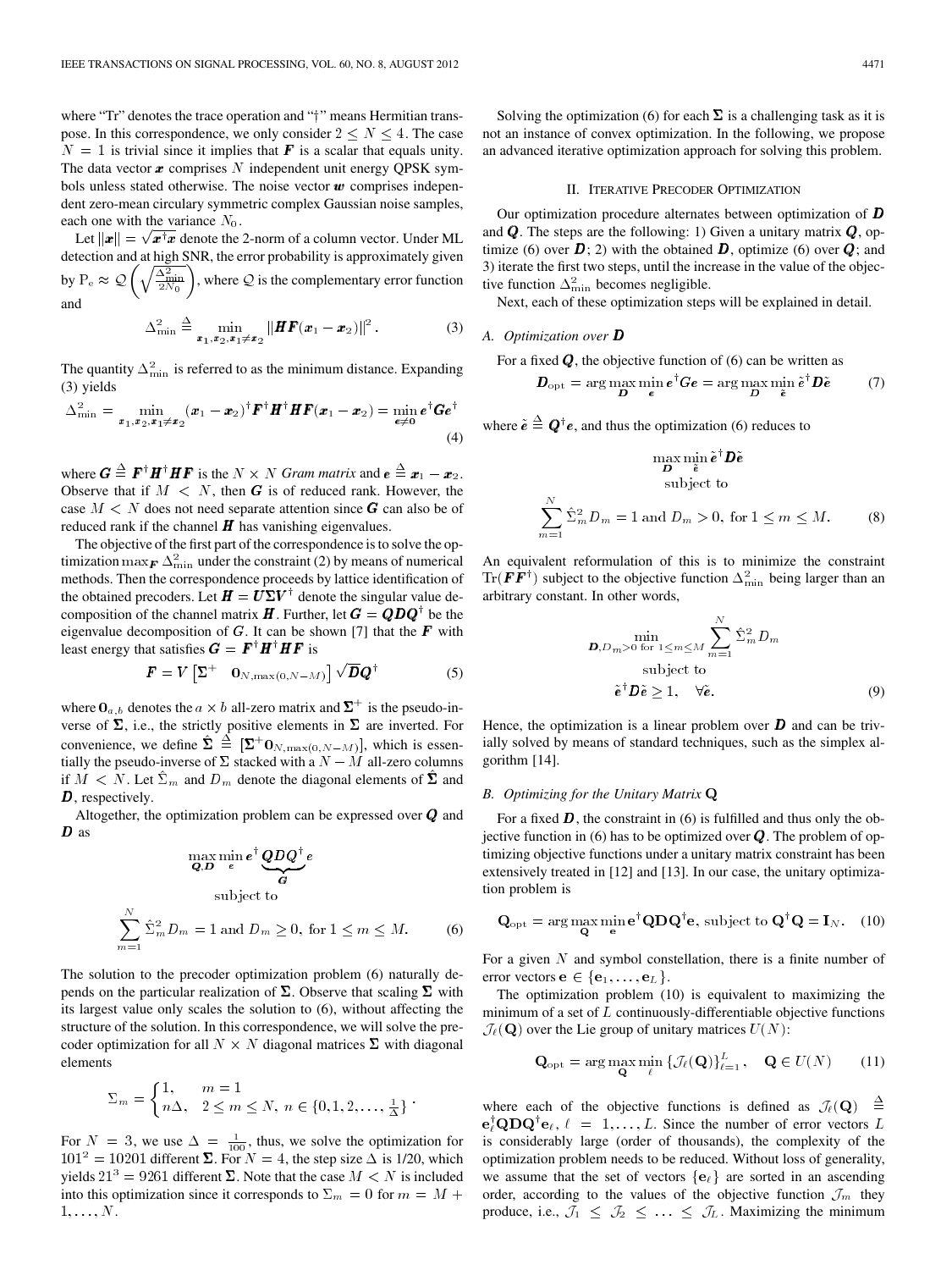value of the inner objective function  $\mathcal{J}_{\ell}$ , is equivalent to maximizing  $\mathcal{J}_1 = \min_{\ell} {\{\mathcal{J}_{\ell}(\mathbf{Q})\}}_{\ell=1}^{L}$  w.r.t  $\mathbf{Q} \in U(N)$ . The optimization w.r.t. the unitary matrix  $Q$  is done by using the Riemannian Steepest Ascent (SA) algorithm on the unitary group given in [12, Table I].2 After each iteration of the SA algorithm, the vectors  ${e_{\ell}}$  are again sorted in ascending order, and the new obtained objective function  $\mathcal{J}_1(\mathbf{Q})$  is maximized. The Euclidean gradient of  $\mathcal{J}_1(\mathbf{Q})$  at a point  $\mathbf{Q}_k \in U(N)$ is given by  $\mathbf{\Gamma}_{1|k} = e_1 e_1^{\dagger} \mathbf{Q}_k \mathbf{D}$ , and represents the steepest ascent direction on the Euclidean space. The Riemannian gradient is a skew-Hermitian matrix  ${\bf S}_{1|k}=\bm \Gamma_{1|k}{\bf Q}^\dagger_k-{\bf Q}_k\bm \Gamma^\dagger_{1|k}$ , and represent the steepest ascent direction on the constrained parameter space  $U(N)$ at  $\mathbf{Q}_k$ , translated to a group identity element. A rotational update is performed, such that the unitary matrix constraint is maintained at every iteration:  $\mathbf{Q}_{k+1} = \exp(+\alpha \mu \mathbf{S}_{1|k}) \mathbf{Q}_k$ , where  $\exp(\cdot)$  is the standard matrix exponential,<sup>3</sup> and  $\mu$  is a step size. Note that the update is multiplicative since a product of unitary matrices is unitary.

The complexity of the unitary optimization itself is of order  $\mathcal{O}(N^3)$ . However, the complexity of sorting the error vectors  ${e_{\ell}}$  in ascending order is  $\mathcal{O}(LN^2)$ . Since  $N \ll L$ , the complexity of the entire optimization is therefore dominated by the sorting operation. It is possible to reduce the number of error vectors  ${e_{\ell}}$ , but this has not been done since with a standard work-station, the entire optimization is a matter of fractions of a second.

An initial, accurate size  $\mu$  is selected by using the polynomial-based line search method given in [13, Table 1]. The scaling factor  $\alpha \in (0,1)$ prevents the objective function  $\mathcal{J}_1(\mathbf{Q})$  to increase too quickly. Too much increase in  $\mathcal{J}_1(\mathbf{Q})$  may produce a decrease in the other objective functions  $\{\mathcal{J}_{\ell}(\mathbf{Q})\}_{\ell=2}^{L}$ , even below the initial value of  $\mathcal{J}_1$ . This is because their corresponding gradients  $S_{m|k}$  do not necessarily point in directions that increase the minimum value of the objective functions. In that case, instead of increasing the minimum value of  $\{\mathcal{J}_{\ell}(\mathbf{Q})\}_{\ell=1}^{L}$ , the value decreases. Therefore, small steps  $\alpha \mu$  are preferred.<sup>4</sup>

# III. OPTIMIZATION RESULTS

The above described optimization procedure produces a set of Gram matrices  $G = \text{QDQ}^{\dagger}$ , from which the precoder is obtained by (5). Due to this bijection between  $G$  and  $F$ , we will sometimes refer to this codebook as a "precoder codebook," and call the elements in the codebook as precoders.

The convergence properties of the iterative optimization method described in Section II depend heavily on the step size  $\alpha \mu$ . Simulation results show that  $\alpha \approx 10^{-2}$  produces the best codebook. A larger  $\alpha$  gives more rapid convergence, but then the optimization often converges to a local optimum. We have found that the starting point does not have a significant effect for the  $\alpha\mu$  that is used. For each  $\Sigma$  in the grid, we have chosen as starting point the precoder for the previously considered  $\Sigma$ , which is close in Euclidean distance to the current  $\Sigma$ , but also, 10 randomly chosen starting points. Then we take as output the best of the 11 solutions, but most often they are all the same. As an overall conclusion of the iterative optimization, we find the method to be efficient, but we anyway reckon that it should be carried out offline since several hundreds of iterations are needed, where the main complexity arises from sorting the error vectors for each iteration. If suboptimal solutions are tolerated, using a larger  $\alpha$  results in much faster convergence, so that the optimization can be carried out online.

It may appear problematic to even carry out the optimization offline since the size of the precoder codebook may be prohibitive. However,

4The reason why steepest ascent is used is that the conjugate gradient in [12] would be "too fast" for this purpose.

it turns out that for  $\Sigma$ s that are "close," the corresponding Gram matrices  $G = F^{\dagger}H^{\dagger}HF$  are scaled versions of each other. Thus, the size of the codebook becomes small, and the need of online optimization is circumvented. The same is not true for the mutual information precoders from [4]. In that case, no precoder codebook can be tabulated since each channel  $\Sigma$  has a unique Gram matrix. This is a strong motivation to consider minimum distance precoders.

We next describe the outcome of the optimization procedure for the considered setups. We have chosen not to list the obtained  $G$  matrices in this correspondence, but they can be found at www.eit.lth.se/goto/ kapetanovicprecoders. From now on, with two different Gram matrices it is meant that they differ only up to scaling, since scaling is of no interest to (6).

### $A. \ N = 2$  With *QPSK Inputs*

This optimization problem has been solved in [8]. In [8] it is analytically proved that the optimal precoders  $\bm{F}$  produce two different Gram matrices  $\boldsymbol{G}$ . One of the two Gram matrices has rank 1, while the other has full rank. Which one to use depends on the particular realization of Σ.

### *B.*  $N = 2$  *With 16-QAM Inputs*

For 16-QAM inputs, the work in [9] suggests that there should be eight different Gram matrices. One of these is however not optimal; by running the iterative optimization procedure, we obtain a Gram matrix that has a significantly larger minimum distance than one of the eight found in [9]. In terms of symbol error rate (SER), the precoder resulting from the newly found Gram matrix has only minor impact. For channels **H** with  $M = N = 2$ , where the channel coefficients are independent zero-mean, unit-variance, complex Gaussian random variables, the channels where the newly found precoder is optimal are scarce so that the effect of the new precoder does almost not show up in simulations. Thus, our improvement of [9] is mainly of theoretical interest, but shows that the iterative optimization is highly efficient, as it can find precoders that the technique in [9] cannot.

### $C. N = 3 With QPSK$  Inputs

By studying the resulting G matrices for each  $\Sigma$ , we identified 14 different **G** matrices for  $N = 3$ , as opposed to the 8 proposed in [11]. The 14 different Gram matrices can be characterized into three different classes: I) There are five with full rank; II) eight with rank 2; and III) one with rank 1. The rank deficient precoders are used when some channel eigenvalues are small, so only transmission over the stronger eigenmode occurs.

Unlike Section III-B, the newly found precoder codebook performs slightly better than the codebook proposed in [11]. When it comes to the SER, there is not much gain compared to the precoders from [11]; however, plotting the probability density function (pdf) of  $\Delta_{\min}^2$  for the 14 precoders and the precoders from [11], an improvement in  $\Delta_{\min}^2$  is observed. The gain in  $\Delta_{\min}^2$  is shown in Fig. 1.

### $D. \ N = 4$  With QPSK Inputs

In the case of  $N = 4$ , our iterative optimization produces a codebook of 77 G matrices. With  $M = N = 4$  and complex Gaussian distributed channels, for more than 99.9% of all the channel outcomes, only 31 different Gram matrices from the codebook are optimal for these; hence, the other 46 occur very seldom. Further, in terms of minimum distance, the 31 Gram matrices perform well as there is not much loss compared with using the complete codebook. Out of the 31 Gram matrices, eight have full rank, nineteen have rank 3, three have rank 2, and one has rank 1.

<sup>2</sup>The Riemannian optimization codes are available at http://signal.hut.fi/ ~tabrudan/unitary\_optimization/index.html

<sup>&</sup>lt;sup>3</sup>The matrix  $\exp(+\alpha\mu S_{1|k})$  is a unitary matrix.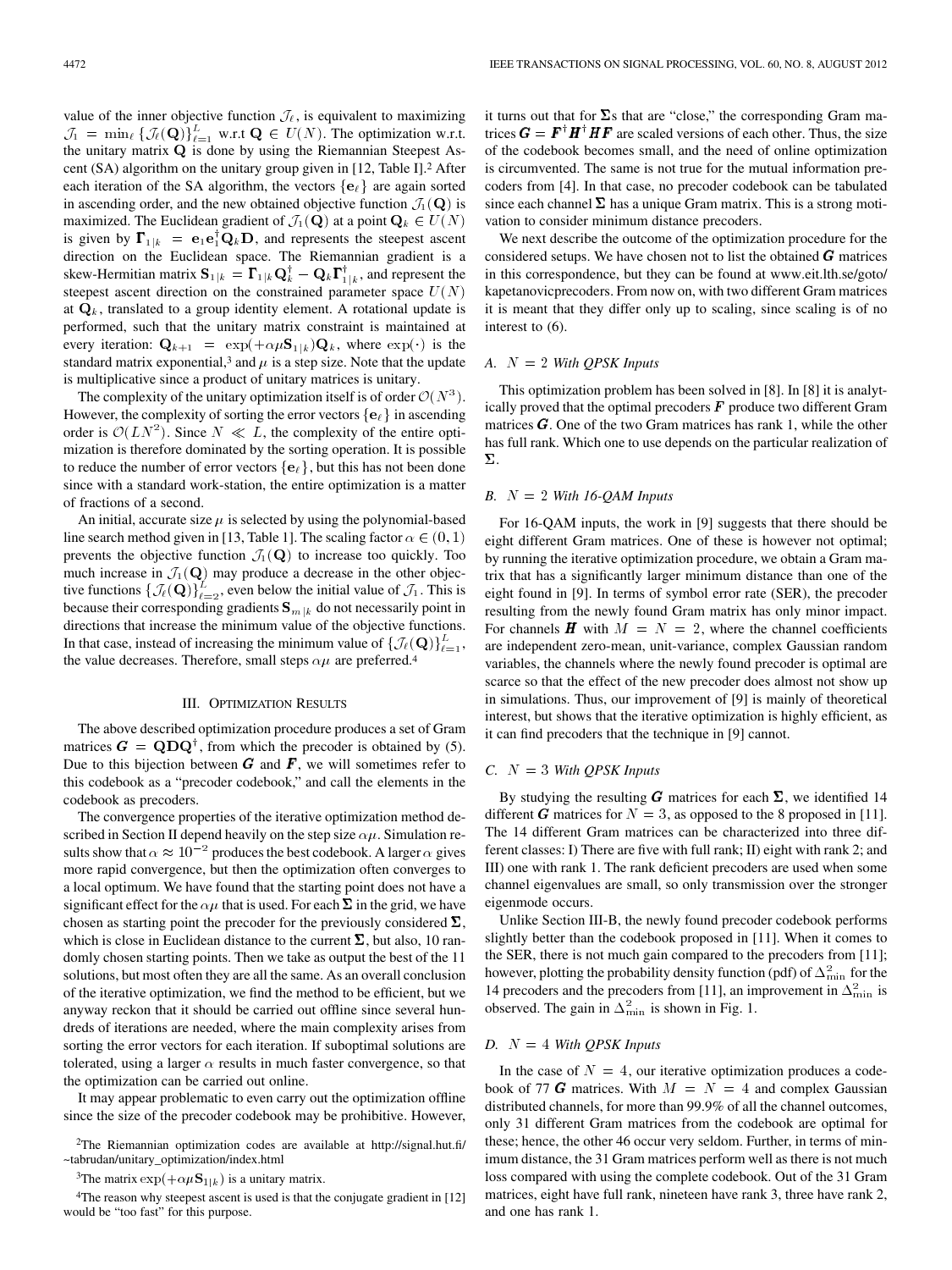

Fig. 1. Probability density functions of  $\Delta_{\min}^2$  for QPSK. The comparison is between the 14 new precoders for  $N = 3$  and [11], and the 31 new precoders for  $N = 4$  and [10], respectively. As seen, there is a significant improvement in  $\Delta_{\min}^2$  for  $N = 4$ , which carries over to SER as illustrated in Fig. 2.



Fig. 2. SER comparison for  $N = 4$  and QPSK. The comparison is between the 77 found precoders, the 31 most occuring precoders out of the 77, the precoders in [10] and uncoded transmission. As seen, there is no loss in using only the 31 most frequently occuring precoders, and the gain in SER is significant compared to the precoders in [10].

Fig. 1 shows the probability density function of  $\Delta^2_{\text{min}}$  for the 31 precoders as well as for the precoders in [10]. There is a significant gain in minimum distance for the 31 precoders, which predicts a gain in SER. An SER simulation over an independent and identically distributed complex Gaussian channel is provided in Fig. 2. We plot the performance of the 77 precoders, a codebook containing only the 31 most frequently occuring precoders, uncoded transmission, and the suboptimal precoding method from [10]. As can be seen, there is about 2 dB gain of the proposed codebook compared with the competing scheme from [10]. At SER  $10^{-3}$ , there is a 4-dB gain over uncoded systems. There is no performance loss by using the 31 precoders instead of the 77.

#### IV. CONNECTION WITH LATTICES

An interesting fact about the  $G$  matrices obtained from our optimization is the structure of the elements. Namely, with proper scaling for each  $\boldsymbol{G}$ , the elements  $G_{jk} = a_{jk} + b_{jk}i$  are either such that  $a_{jk}$  and  $b_{jk}$ are rational numbers, or such that  $a_{jk} = r_1 + \frac{r_2}{\sqrt{2}}$  and  $b_{jk} = r_3 + \frac{r_4}{\sqrt{3}}$ , where  $r_1$ ,  $r_2$ ,  $r_3$ , and  $r_4$  are rational numbers. A similar ordered structure has also been observed for the  $G$  matrices in [8] and [9]. This suggests a hidden underlying structure of the precoding problem. It will be demonstrated that there is indeed a profound relationship between the obtained  $G$  matrices and standard lattices. For this reason, we now introduce a brief account on lattice theory.

# *A. Lattices*

All matrices and vectors in this subsection are assumed to be realvalued. This covers complex-valued matrices and vectors too, since any complex-valued matrix  $A$  and vector  $v$  are isomorphic to a real-valued matrix  $A_r$  and vector  $v_r$  through the transformations

$$
A_r = \begin{bmatrix} \mathcal{R}(A) & \mathcal{I}(A) \\ -\mathcal{I}(A) & \mathcal{R}(A) \end{bmatrix}, \quad v_r = \begin{pmatrix} \mathcal{R}(v) \\ \mathcal{I}(v) \end{pmatrix}
$$

where  $\mathcal{R}, \mathcal{I}$  denote the real and imaginary parts of a matrix/vector, respectively. Note that the dimension of the real-valued space is  $2N$ .

Let  $\boldsymbol{L} = [\boldsymbol{l}_1 \dots \boldsymbol{l}_N]$  be an  $N \times N$  matrix with columns  $\boldsymbol{l}_1 \dots \boldsymbol{l}_N$  and  $\mathbf{u} = [u_1, \dots, u_N]^{\mathrm{T}}$  an  $N \times 1$  vector where the superscript "T" denotes the transpose operator. A lattice  $\Lambda_L$  is the set of points

$$
\Lambda_L = \{ \mathbf{L} \mathbf{u} \mid u_i \in \mathbb{Z}, 1 \le i \le N \}
$$
 (12)

where  $\mathbb Z$  is the set of integers (i.e.,  $\boldsymbol{u}$  is an integer vector). The matrix  $\boldsymbol{L}$  is called a *generator matrix* for the lattice  $\Lambda_{\boldsymbol{L}}$  and the columns of  $\boldsymbol{L}$ form a *basis* for the lattice  $\Lambda_L$ . The lattice *minimum distance* of  $\Lambda_L$  is defined as<sup>5</sup>

$$
d_{\min}^2(\Lambda_L) = \min_{\mathbf{u}_1 \neq \mathbf{u}_2} ||\mathbf{L}(\mathbf{u}_1 - \mathbf{u}_2)||^2 = \min_{\mathbf{b} \neq \mathbf{0}} ||\mathbf{L}\mathbf{b}||^2 = \min_{\mathbf{b} \neq \mathbf{0}} \mathbf{b}^\mathrm{T} \mathbf{G}_L \mathbf{b}
$$
(13)

where  $u_1, u_2$ , and  $b = u_1 - u_2$  are integer vectors, 0 the zero vector, and  $G_L = L^T L$  is the Gram matrix of  $L$ . Given a Gram matrix  $G_L$ , all lattices with Gram matrix  $G_L$  differ only by a rotation. Hence, up to rotation, there is a unique lattice structure whose Gram matrix is  $\bm{G}_{\bm{L}}$  . Performing a decomposition of the form  $\bm{G}_{\bm{L}} = \bm{L}^\mathrm{T} \bm{L}$  on  $\bm{G}_{\bm{L}},$  one obtains a generator matrix  $\boldsymbol{L}$  representing this lattice structure.

A number of lattices are especially interesting and have been given formal symbols in the literature [15]. In particular, the densest lattices in the sense that they maximize the quotient  $\frac{d_{\min}^2(\Lambda_L)}{det(L)}$  $\frac{\min({}^{\Lambda}L)}{\det(L)}$  are of interest. In 2, 4, 6, and 8 dimensions, the densest lattices are the Hexagonal  $A_2$ , Schläfli  $D_4$ ,  $E_6$ , and the Gosset  $E_8$  lattices, respectively. Apart from these, we also encounter the 2-dimensional square lattice  $Z_2$  and the 6-dimensional  $D_6$  lattice.

# *B. Lattice Identification of Precoders*

Transforming the complex-valued Gram matrices obtained from our optimization to real-valued space, we are interested in identifying whether they correspond to well known lattices. Thus, the following discussion is for real-valued matrices. If  $G$  is of full rank  $N$ , then it corresponds to a certain lattice structure in  $N$  dimensions, and with a Cholesky decomposition we obtain a generator matrix for the lattice structure that gives rise to  $G$ . However, given  $L$ , it is nontrivial to verify whether it generates a well-known lattice structure up to a rotation. Nevertheless, there are algorithms that can identify whether a given  $G$  corresponds to a given lattice structure [16].

If  $G$  is of rank  $K$ , where  $K < N$ , it does not necessarily correspond to a lattice structure. The N columns in the  $K \times N$  matrix  $\bm{L}$ , arising from any decomposition of the form  $G = L^{T}L$ , are then linearly dependent, but there exists a set of  $K$  linearly independent columns in  $\boldsymbol{L},$  $S_{j_1:j_K} = \{l_{j_1}, \ldots, l_{j_K} : 1 \leq j_1 < \ldots < j_K < = N\}$ . If the remaining columns in  $\bm{L}$  are not a rational linear combination of  $\mathcal{S}_{j_1:j_2}$ (i.e., a multiplier of some column in  $S_{j_1:j_K}$  is an irrational number), then  $L$  will not generate a periodic set of points and is therefore not a lattice structure. On the other hand, if every column in  $L$  is a rational combination of  ${\cal S}_{j_1:j_K}$ , then  ${\cal L}$  generates a  $K$ -dimensional lattice structure. In the case when  $L$  does not generate a lattice structure in  $K$  dimensions, the different subsets of columns in  $L$  might still generate well-known lattice structures in different dimensions. For example, if  $\boldsymbol{L}$  is a 4  $\times$  6 matrix, it might be the case that two columns in  $\boldsymbol{L}$  are orthogonal, which means that they generate the  $Z_2$  lattice in four dimensions, while the other four columns in  $\boldsymbol{L}$  might generate the  $D_4$ lattice in four dimensions. If so, then each four-dimensional point generated by  $\boldsymbol{L}$  is obtained as a sum between a point from the  $Z_2$  lattice and a point from the  $D_4$  lattice. Hence, even though the set of points generated by  $L$  are not a lattice structure, they are generated as a sum between two well-known lattice structures. In general, if it is possible

<sup>5</sup>Note that  $\Delta_{\min}^2$  is the minimum distance of the precoded MIMO system while  $d_{\min}^2$  refers to the minimum distance of a lattice.